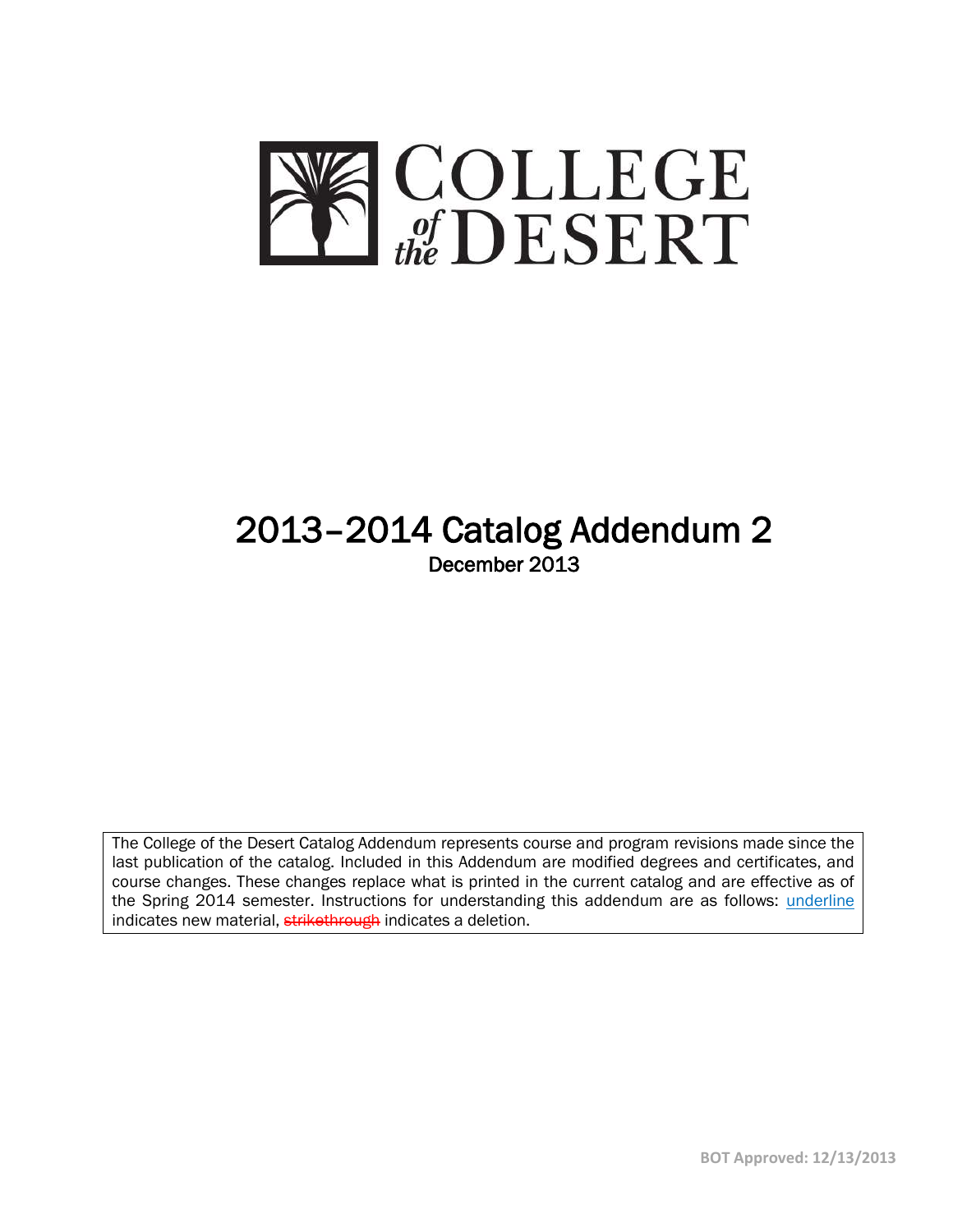# Programs of Study

#### PROGRAM REVISIONS *Effective Spring 2014*

#### ASSOCIATE IN SCIENCE IN ADMINISTRATION OF JUSTICE FOR TRANSFER DEGREE (AS-T)

|                   | <b>Required Core Courses:</b> |                                                                                  |  |
|-------------------|-------------------------------|----------------------------------------------------------------------------------|--|
|                   | AJ-001                        |                                                                                  |  |
|                   | AJ-002                        |                                                                                  |  |
|                   | AJ-004                        |                                                                                  |  |
|                   | AJ-006                        |                                                                                  |  |
|                   |                               |                                                                                  |  |
|                   |                               |                                                                                  |  |
|                   | AJ-003                        | Legal Aspects of Evidence (3)                                                    |  |
|                   | AJ-005A                       | Community & the Justice System (3)                                               |  |
|                   | AJ-010                        | Juvenile Procedures (3)                                                          |  |
|                   | AJ-021                        | Introduction to Forensics (3)                                                    |  |
| <b>NEW COURSE</b> |                               |                                                                                  |  |
|                   | AJ-030                        | Introduction to Corrections (3)                                                  |  |
|                   | PSY-001                       | General Psychology (3)                                                           |  |
|                   | SOC-001                       | Introductory Sociology (3)                                                       |  |
|                   | SOC-003                       | Fundamentals of Statistics (3)                                                   |  |
|                   |                               |                                                                                  |  |
|                   |                               |                                                                                  |  |
|                   |                               | Transferable Electives* (as needed to reach 60 transferable units)               |  |
|                   |                               |                                                                                  |  |
|                   | <b>DEGREE TOTAL</b>           | * Elective units to reach 60 unit total must be CSU transferable.                |  |
|                   |                               |                                                                                  |  |
|                   |                               | ADMINISTRATION of JUSTICE ASSOCIATE IN SCIENCE DEGREE for Employment Preparation |  |
|                   | <b>Required Courses:</b>      |                                                                                  |  |
|                   | AJ-001                        |                                                                                  |  |
|                   | AJ-002                        |                                                                                  |  |
|                   | AJ-004                        |                                                                                  |  |
|                   | AJ-006                        |                                                                                  |  |
|                   |                               |                                                                                  |  |
|                   |                               | Electives: 15 units to be chosen from the following:                             |  |
|                   | AJ-003                        |                                                                                  |  |
|                   | AJ-005A                       |                                                                                  |  |
|                   | AJ-008                        |                                                                                  |  |
|                   | AJ-009                        |                                                                                  |  |
|                   | AJ-010                        |                                                                                  |  |
|                   | AJ-016                        |                                                                                  |  |
|                   | AJ-017                        |                                                                                  |  |
| <b>NEW COURSE</b> | AJ-021                        |                                                                                  |  |
|                   | AJ-024                        |                                                                                  |  |
|                   | AJ-030                        |                                                                                  |  |
|                   |                               |                                                                                  |  |
|                   | AJ-095A-C                     |                                                                                  |  |
|                   | <b>BPOT-001</b>               |                                                                                  |  |
|                   | <b>BPOT-002</b>               |                                                                                  |  |
|                   |                               |                                                                                  |  |
|                   |                               |                                                                                  |  |
|                   |                               |                                                                                  |  |
|                   |                               |                                                                                  |  |
|                   |                               |                                                                                  |  |
|                   | <b>DEGREE TOTAL</b>           |                                                                                  |  |
|                   |                               |                                                                                  |  |
|                   |                               | ADMINISTRATION OF JUSTICE CERTIFICATE OF ACHIEVEMENT                             |  |
|                   | <b>Required Courses:</b>      |                                                                                  |  |
|                   | AJ-001                        |                                                                                  |  |
|                   | AJ-002                        |                                                                                  |  |
|                   | AJ-004                        |                                                                                  |  |
|                   | AJ-006                        |                                                                                  |  |
|                   |                               |                                                                                  |  |
|                   |                               | Electives: 15 units to be chosen from the following:                             |  |
|                   | AJ-003                        |                                                                                  |  |
|                   |                               |                                                                                  |  |

AJ-005A Community & the Justice System ...................................................................................3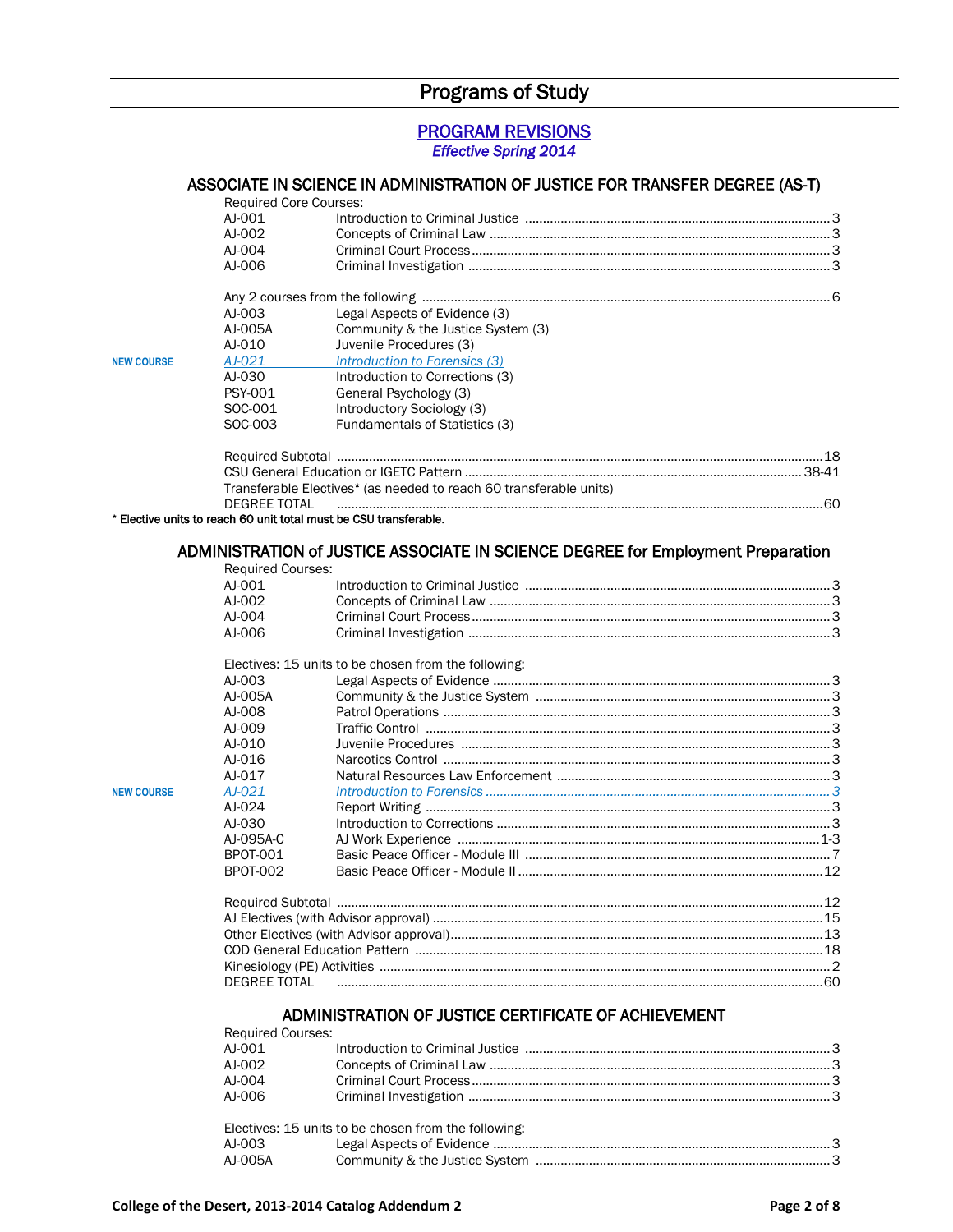|                   | AI-008    |    |
|-------------------|-----------|----|
|                   | AI-009    |    |
|                   | $AI-010$  |    |
|                   | AI-016    |    |
|                   | AI-017    |    |
| <b>NEW COURSE</b> | $AI-021$  |    |
|                   | AI-024    |    |
|                   | AI-030    |    |
|                   | AJ-095A-C |    |
|                   | BPOT-001  |    |
|                   | BPOT-002  |    |
|                   |           |    |
|                   |           |    |
|                   |           | 27 |
|                   |           |    |

### MUSIC ASSOCIATE IN ARTS DEGREE and Transfer preparation

|                   | <b>Required Courses:</b> |              |  |
|-------------------|--------------------------|--------------|--|
|                   | MUS-001                  |              |  |
|                   | MUS-002                  |              |  |
|                   | MUS-003                  |              |  |
| <b>NEW COURSE</b> |                          |              |  |
|                   |                          | <b>Diono</b> |  |
|                   | MIIC 001D                | Diano II     |  |
|                   | <b>MIIC 0010</b>         | Diono III    |  |
|                   | MUS-099                  |              |  |
|                   |                          |              |  |

|         | (4 units chosen from the following in consultation with Music advisor) |                              |  |  |
|---------|------------------------------------------------------------------------|------------------------------|--|--|
| MUS-027 | Jazz Band (1)                                                          |                              |  |  |
|         | MUS-028 Jazz Ensembles (1)                                             |                              |  |  |
| MUS-029 | Jazz Singers (1)                                                       |                              |  |  |
| MUS-031 | Chamber Singers (1)                                                    |                              |  |  |
| MUS-033 | Symphonic Band (1)                                                     |                              |  |  |
|         |                                                                        | Music Subtotal $\ldots$ $24$ |  |  |
|         |                                                                        |                              |  |  |
|         |                                                                        |                              |  |  |
|         |                                                                        |                              |  |  |

#### REGISTERED NURSING ASSOCIATE IN SCIENCE DEGREE and Employment Preparation

(Graduates eligible for Registered Nurse Licensing Examination in California) *Program Entrance Requirements:* Acceptance to the program under the existing eligibility and selection criteria.

|                   |                   | All courses must be completed with a grade "C" or better:                     |  |
|-------------------|-------------------|-------------------------------------------------------------------------------|--|
|                   | BI-013            |                                                                               |  |
|                   | BI-014            |                                                                               |  |
|                   | BI-015            |                                                                               |  |
|                   | <b>PSY-001</b>    |                                                                               |  |
|                   | or $PSY-003$      | Developmental Psychology (3)                                                  |  |
|                   |                   |                                                                               |  |
|                   | <b>ENG-001A</b>   |                                                                               |  |
|                   |                   |                                                                               |  |
|                   |                   | Humanities Area C3 requirements for Associate Degree Occupational/Vocational3 |  |
|                   | <b>MATH-040</b>   |                                                                               |  |
|                   | KINE              |                                                                               |  |
|                   | N-001             |                                                                               |  |
|                   | $N-002$           |                                                                               |  |
|                   | N-003A            |                                                                               |  |
|                   | N-003B            |                                                                               |  |
|                   | <del>N 004A</del> | Concepts of Nursing Practice for Acute Complex Alterations in Health  9       |  |
|                   | $N$ $004R$        |                                                                               |  |
| <b>NFW COURSE</b> | N-004             | Concepts of Nursing Practice for Acute Complex Alterations in Health 9.5      |  |
|                   |                   |                                                                               |  |

DEGREE TOTAL ...............................................................................................................................................72 *Note: For advanced placement students who qualify for N-056, Transition to Registered Nurse, total units for degree may be different.*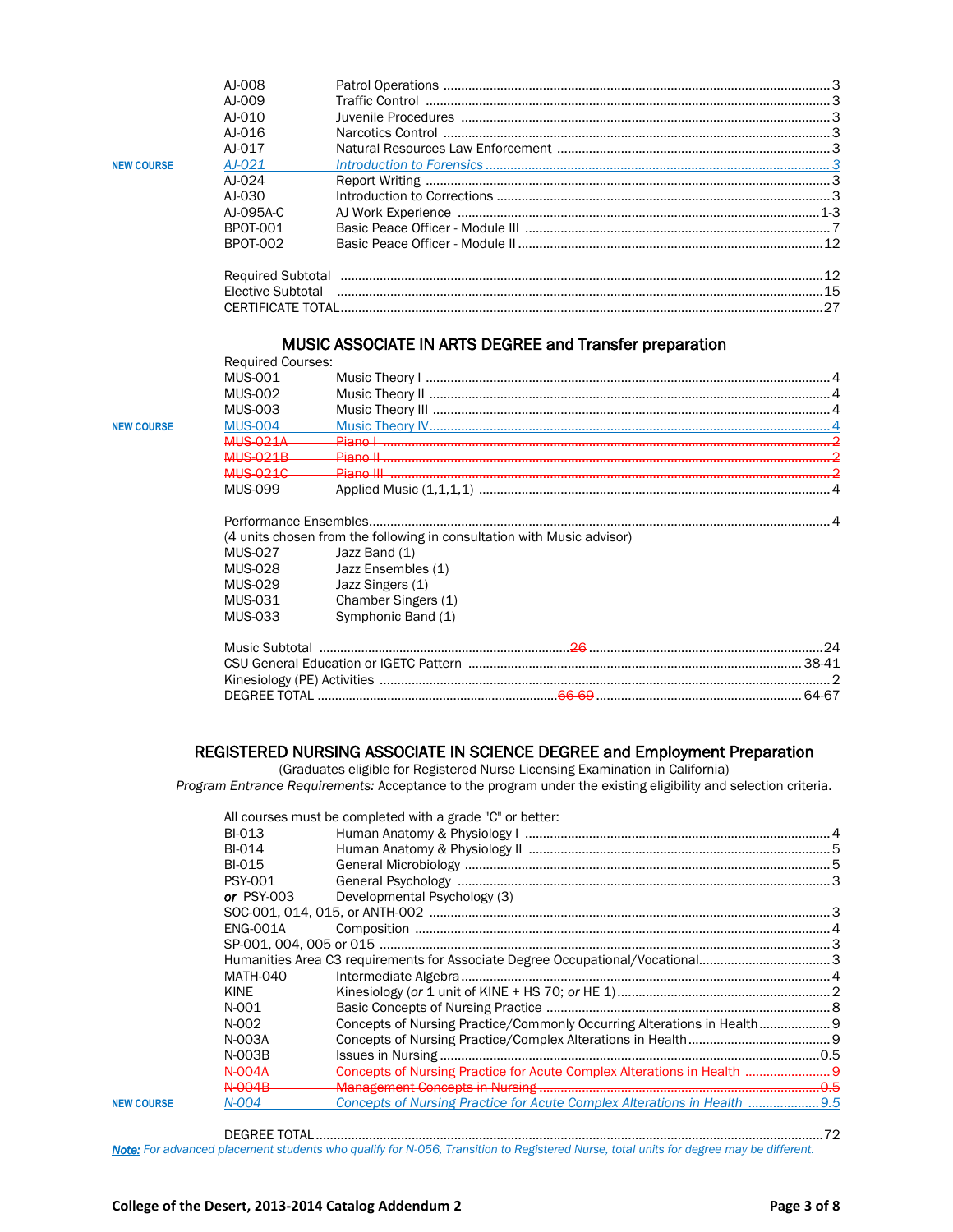# COURSES OF INSTRUCTION

## NEW COURSES

|                                                                                                                                                                                                                                                                                                                                                                                                                                                            |                                                                                                                             | ישטווטטט זובוו                                 |                                                                                                                                                                                                                                                                                                                                                                                                                                                               |
|------------------------------------------------------------------------------------------------------------------------------------------------------------------------------------------------------------------------------------------------------------------------------------------------------------------------------------------------------------------------------------------------------------------------------------------------------------|-----------------------------------------------------------------------------------------------------------------------------|------------------------------------------------|---------------------------------------------------------------------------------------------------------------------------------------------------------------------------------------------------------------------------------------------------------------------------------------------------------------------------------------------------------------------------------------------------------------------------------------------------------------|
| <b>HS-098A</b><br>Pass grade mark.                                                                                                                                                                                                                                                                                                                                                                                                                         | <b>Nursing Skills Lab, Fundamentals</b>                                                                                     |                                                | Units: ½<br>This course provides opportunity for practice and mastery of nursing skills necessary for safe patient care. It uses multimedia materials, computers,<br>and instructor assistance to improve the skills needed and is directed to students needing review of nursing procedures. Students receive a Pass/No                                                                                                                                      |
| Lecture Hours: 0<br><b>Corequisite:</b> Enrollment in a Nursing course<br><b>Transfer Status: None</b>                                                                                                                                                                                                                                                                                                                                                     | Lab Hours: 27                                                                                                               | Repeatable: No<br>Degree Applicable: NAA       | Grading: K                                                                                                                                                                                                                                                                                                                                                                                                                                                    |
| COD GE: None                                                                                                                                                                                                                                                                                                                                                                                                                                               | CSU GE: None                                                                                                                | <b>IGETC: None</b>                             |                                                                                                                                                                                                                                                                                                                                                                                                                                                               |
| <b>HS-098B</b><br>a Pass/No Pass grade mark.                                                                                                                                                                                                                                                                                                                                                                                                               | Nursing Skills Lab, Intermediate                                                                                            |                                                | Units: $\frac{1}{2}$<br>This course provides opportunity for practice and mastery of intermediate nursing skills necessary for safe patient care. It uses multimedia materials,<br>computers, and instructor assistance to improve the skills needed and is directed to students needing review of nursing procedures. Students receive                                                                                                                       |
| Lecture Hours: 0<br><b>Corequisite:</b> Enrollment in a Nursing course<br><b>Transfer Status: None</b>                                                                                                                                                                                                                                                                                                                                                     | Lab Hours: 27                                                                                                               | Repeatable: No<br>Degree Applicable: NAA       | Grading: K                                                                                                                                                                                                                                                                                                                                                                                                                                                    |
| COD GE: None                                                                                                                                                                                                                                                                                                                                                                                                                                               | CSU GE: None                                                                                                                | <b>IGETC: None</b>                             |                                                                                                                                                                                                                                                                                                                                                                                                                                                               |
| <b>HS-098C</b>                                                                                                                                                                                                                                                                                                                                                                                                                                             | procedures. Students receive a Pass/No Pass grade mark.                                                                     | <b>Nursing Skills Lab, Special Populations</b> | Units: ½<br>This course provides opportunity for practice and mastery of nursing skills with in special populations necessary for safe patient care. It uses<br>multimedia materials, computers, and instructor assistance to improve the skills needed and is directed to students needing review of nursing                                                                                                                                                 |
| Lecture Hours: 0<br><b>Corequisite:</b> Enrollment in a Nursing course<br><b>Transfer Status: None</b>                                                                                                                                                                                                                                                                                                                                                     | Lab Hours: 27                                                                                                               | Repeatable: No<br>Degree Applicable: NAA       | Grading: K                                                                                                                                                                                                                                                                                                                                                                                                                                                    |
| COD GE: None                                                                                                                                                                                                                                                                                                                                                                                                                                               | CSU GE: None                                                                                                                | <b>IGETC: None</b>                             |                                                                                                                                                                                                                                                                                                                                                                                                                                                               |
| <b>HS-098D</b><br>Pass grade mark.                                                                                                                                                                                                                                                                                                                                                                                                                         | <b>Nursing Skills Lab, Acute Patient</b>                                                                                    |                                                | Units: $\frac{1}{2}$<br>This course provides opportunity for practice and mastery of nursing skills necessary for safe patient care. It uses multimedia materials, computers,<br>and instructor assistance to improve the skills needed and is directed to students needing review of nursing procedures. Students receive a Pass/No                                                                                                                          |
| Lecture Hours: 0<br><b>Corequisite:</b> Enrollment in a Nursing course<br>Transfer Status: None                                                                                                                                                                                                                                                                                                                                                            | Lab Hours: 27                                                                                                               | Repeatable: No                                 | Grading: K                                                                                                                                                                                                                                                                                                                                                                                                                                                    |
| COD GE: None                                                                                                                                                                                                                                                                                                                                                                                                                                               | CSU GE: None                                                                                                                | Degree Applicable: NAA<br><b>IGETC: None</b>   |                                                                                                                                                                                                                                                                                                                                                                                                                                                               |
|                                                                                                                                                                                                                                                                                                                                                                                                                                                            |                                                                                                                             | <b>COURSE REVISIONS</b>                        |                                                                                                                                                                                                                                                                                                                                                                                                                                                               |
| <b>ECON-001</b><br>Lecture Hours: 54                                                                                                                                                                                                                                                                                                                                                                                                                       | <b>PRINCIPLES OF MACROECONOMICS</b><br>that can be considered for improving the performance of the economy.<br>Lab Hours: 0 |                                                | Units: 3<br>Macroeconomics deals with the overall performance of the economy. It focuses on aggregate economic concepts such as the gross domestic<br>product, employment, unemployment, price stability, inflation, ups and downs of the economy, economic growth, the role of money, and the impact of<br>international trade. The course also covers different theories and views that explain an economic system, and addresses a range of policy options |
| Prerequisite: ENG-050 and MATH-060 MATH-054<br><b>Advisory: MATH-040</b>                                                                                                                                                                                                                                                                                                                                                                                   |                                                                                                                             | Repeatable: No                                 | Grading: L                                                                                                                                                                                                                                                                                                                                                                                                                                                    |
| Transfer Status: CSU/UC<br>COD GE: None                                                                                                                                                                                                                                                                                                                                                                                                                    | CSU GE: None                                                                                                                | Degree Applicable: AA/AS<br><b>IGETC: None</b> |                                                                                                                                                                                                                                                                                                                                                                                                                                                               |
| <b>ECON-002</b>                                                                                                                                                                                                                                                                                                                                                                                                                                            | PRINCIPLES OF MICROECONOMICS<br>and the role of government intervention is discussed.                                       |                                                | Units: 3<br>This course is an introduction to economic theory and analysis with an emphasis on the features of a market economy, role and behavior of<br>consumers, businesses, owners of resources, government and the international sector. Efficiencies and deficiencies of a market system are explored                                                                                                                                                   |
| Lecture Hours: 54<br>Prerequisite: ENG-050 and MATH-060 MATH-054<br><b>Advisory: MATH-040</b>                                                                                                                                                                                                                                                                                                                                                              | Lab Hours: 0                                                                                                                | Repeatable: No                                 | Grading: L                                                                                                                                                                                                                                                                                                                                                                                                                                                    |
| Transfer Status: CSU/UC<br>COD GE: None                                                                                                                                                                                                                                                                                                                                                                                                                    | CSU GE: None                                                                                                                | Degree Applicable: AA/AS<br><b>IGETC: None</b> |                                                                                                                                                                                                                                                                                                                                                                                                                                                               |
| <b>KINE-046</b><br><b>ENDURANCE TRAINING (Running and Swimming Cardio-Respiratory Conditioning)</b><br>Units: 1<br>This course provides emphasis on cardio-respiratory conditioning involving both running and swimming. Students participate in specific designed<br>workouts to improve their endurance and speed in both running and swimming. Students will be tested on body composition, muscular strength,<br>cardiovascular and core conditioning. |                                                                                                                             |                                                |                                                                                                                                                                                                                                                                                                                                                                                                                                                               |
| Lecture Hours: 9<br>Transfer Status: CSU/UC*                                                                                                                                                                                                                                                                                                                                                                                                               | Lab Hours: 27                                                                                                               | Repeatable: 3<br>Degree Applicable: AA/AS      | Grading: L                                                                                                                                                                                                                                                                                                                                                                                                                                                    |
| COD GE: None                                                                                                                                                                                                                                                                                                                                                                                                                                               | CSU GE: None                                                                                                                | <b>IGETC: None</b>                             |                                                                                                                                                                                                                                                                                                                                                                                                                                                               |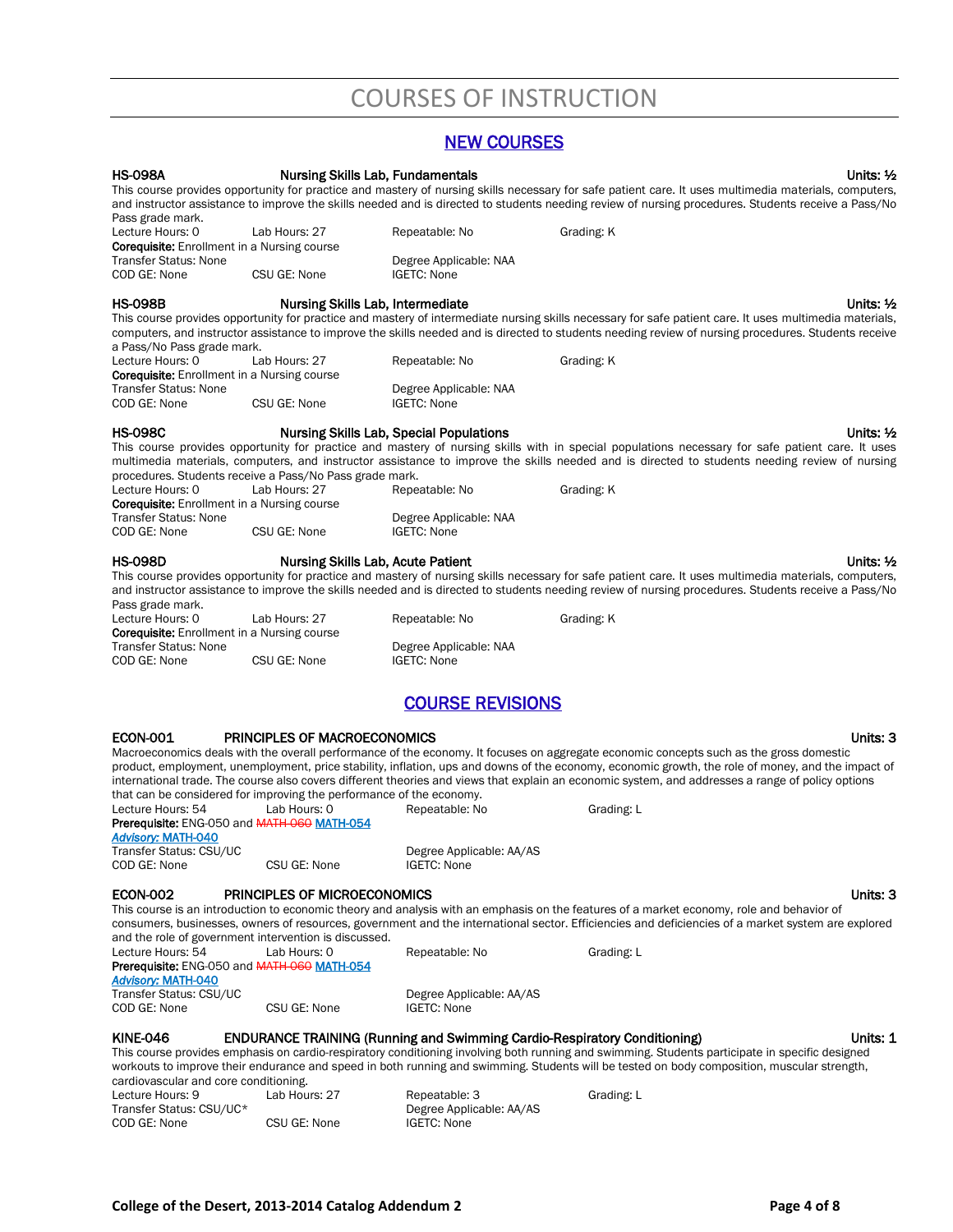#### MUS-099 APPLIED MUSIC **ALCOREGISTS** AND MUSIC ASSESSED ASSESSED. A LCCC AND MUSIC ASSESSED.

Individual studio instruction for the Associate of Arts degree in music. Each week students receive a 30-minute individual lesson and complete three hours of on-campus practice. Students perform at least once in a public campus recital and play/sing a juried performance (final exam) for a faculty committee. Designed for Music majors who are able to perform at college level. Successful audition on an approved major instrument and concurrent enrollment in a performance ensemble and an approved academic music class required. May be taken a total of four times for credit. Lecture Hours: 54 Lab Hours: 0 Repeatable: No Grading: L

Prerequisite: Music major

Corequisite: MUS-027, or MUS-028, or MUS-029, or MUS-031, or MUS-033 and MUS-001, or MUS-002, or MUS-003 or MUS-004. Transfer Status: CSU Degree Applicable: AA/AS COD GE: None CSU GE: None IGETC: None

#### N-002 CONCEPTS OF NURSING PRACTICE FOR COMMONLY OCCURRING ALTERATIONS IN HEALTH Units: 9 This course builds on **foundational** concepts introduced in Nursing 1. w surgical, and pediatric client. Students receive lectures on campus and gain clinical skills in both the campus laboratory and in a local hospital.

Emphasis is on the nursing management of adults, women in labor and children experiencing commonly occurring alterations in health and promoting optimum wellness in the childbearing family. This course requires a materials fee of \$47.00 to cover equipment used by the student in the skills laboratory.

| Lecture Hours: 90          | Lab Hours: 216 | Repeatable: No           | Grading: L |
|----------------------------|----------------|--------------------------|------------|
| <b>Prerequisite: N-001</b> |                |                          |            |
| Transfer Status: CSU       |                | Degree Applicable: AA/AS |            |
| COD GE: None               | CSU GE: None   | IGETC: None              |            |

#### N-004 CONCEPTS OF NURSING PRACTICE FOR ACUTE COMPLEX ALTERATIONS IN HEALTH Units: 9½ *(replaces N-004A and N-004B)*

In this course students gain knowledge and experience with clients whose optimum level of wellness is altered by acute and complex conditions. Students will gain experience as direct care providers in the acute/critical/emergent and home health care settings utilizing concepts of care management. Lecture Hours: 81 Lab Hours: 270 Repeatable: No Grading: L

| <b>Prerequisite: N-003A</b> |              |                          |
|-----------------------------|--------------|--------------------------|
| Transfer Status: CSU        |              | Degree Applicable: AA/AS |
| COD GE: None                | CSU GE: None | IGETC: None              |

#### N-056 TRANSITION TO REGISTERED NURSE NEED TO A SERVICE SERVICE SERVICE SERVICE SERVICE SERVICE SERVICE SERVICE

*(formerly N-055)*

This course focuses on preparing the student for assuming the role of the registered nurse, as covered in the first year of the associate degree program. Skills lab and clinical practice focus on the application of therapeutic nursing interventions and critical thinking behaviors in select client populations. The course facilitates the transition of LVN and approved challenge/advanced placement students into the second year of the RN program. This course requires a material fee of \$78.00 to cover equipment used by the student in the skills laboratory. Lecture Hours: 54 Lab Hours: 54 108 Repeatable: No Grading: L

Prerequisite: BI-013, BI-014, BI-015, CH-004, ENG 001A, MATH 054, and graduation from an LVN/LPN program and current unrestricted licensure as an LVN. Corequisite: Licensure as a Vocational Nurse

Transfer Status: None Degree Applicable: AA/AS COD GE: None CSU GE: None IGETC: None

#### VSM-011 VARSITY BASEBALL - MEN Units: 3

This course is intercollegiate competition for Performance Oriented students who demonstrate a high degree of skill and interest. May be taken for a total of two four times for credit.

Activity Hours: 175 **Repeatable: 13** Repeatable: 43 Grading: L Limitation on Enrollment: Successful tryout<br>Transfer Status: CSU/UC\* Degree Applicable: AA/AS COD GE: None CSU GE: None IGETC: None

#### VSM-022 VARSITY CROSS COUNTRY - MEN Units: 3

This course is intercollegiate competition for Performance Oriented students who demonstrate a high degree of skill and interest. May be taken for a total of two four times for credit. Activity Hours: 175 **Repeatable: 13** Grading: L

Limitation on Enrollment: Successful tryout Transfer Status: CSU/UC\* Degree Applicable: AA/AS COD GE: None CSU GE: None IGETC: None

#### VSM-033 VARSITY FOOTBALL - MEN Units: 3

This course is intercollegiate competition for Performance Oriented students who demonstrate a high degree of skill and interest. May be taken for a total of two four times for credit. Activity Hours: 175 **Repeatable: 13** Grading: L Limitation on Enrollment: Successful tryout Transfer Status: CSU/UC\* Degree Applicable: AA/AS COD GE: None CSU GE: None IGETC: None

#### VSM-040 VARSITY GOLF - MEN Units: 3

This course is intercollegiate competition for Performance Oriented students who demonstrate a high degree of skill and interest. May be taken for a total of two four times for credit.

| Repeatable: 43           | Grading: L  |
|--------------------------|-------------|
|                          |             |
| Degree Applicable: AA/AS |             |
| CSU GE: None             | IGETC: None |
|                          |             |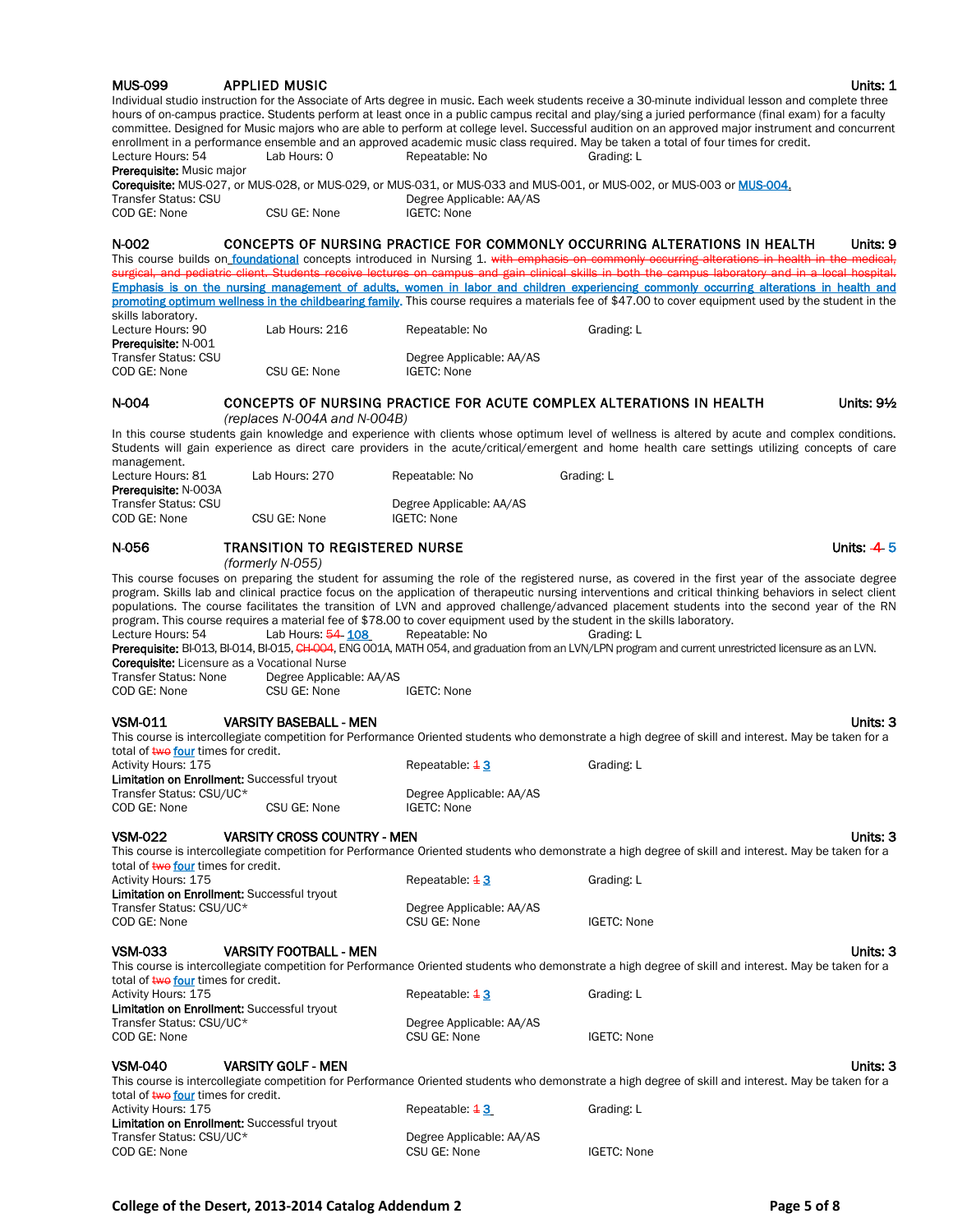| <b>VSM-053</b>                                                    | <b>VARSITY SOCCER - MEN</b>                                                                                                     |                                          | Units: 3<br>This course is intercollegiate competition for Performance Oriented students who demonstrate a high degree of skill and interest. May be taken for a |
|-------------------------------------------------------------------|---------------------------------------------------------------------------------------------------------------------------------|------------------------------------------|------------------------------------------------------------------------------------------------------------------------------------------------------------------|
| total of two four times for credit.<br>Activity Hours: 175        |                                                                                                                                 | Repeatable: $43$                         | Grading: L                                                                                                                                                       |
| Transfer Status: CSU/UC*                                          | <b>Limitation on Enrollment: Successful tryout</b>                                                                              | Degree Applicable: AA/AS                 |                                                                                                                                                                  |
| COD GE: None                                                      | CSU GE: None                                                                                                                    | <b>IGETC: None</b>                       |                                                                                                                                                                  |
| <b>VSM-064</b>                                                    | <b>VARSITY TENNIS - MEN</b>                                                                                                     |                                          | Units: 3                                                                                                                                                         |
|                                                                   |                                                                                                                                 |                                          | This course is intercollegiate competition for Performance Oriented students who demonstrate a high degree of skill and interest. May be taken for a             |
| total of two four times for credit.<br>Activity Hours: 175        |                                                                                                                                 | Repeatable: $43$                         | Grading: L                                                                                                                                                       |
|                                                                   | Limitation on Enrollment: Successful tryout                                                                                     |                                          |                                                                                                                                                                  |
| Transfer Status: CSU/UC*                                          |                                                                                                                                 | Degree Applicable: AA/AS                 |                                                                                                                                                                  |
| COD GE: None                                                      | CSU GE: None                                                                                                                    | <b>IGETC: None</b>                       |                                                                                                                                                                  |
| <b>VSW-023</b>                                                    | <b>VARSITY CROSS COUNTRY - WOMEN</b>                                                                                            |                                          | Units: 3<br>This course is intercollegiate competition for Performance Oriented students who demonstrate a high degree of skill and interest. May be taken for a |
| total of two four times for credit.                               |                                                                                                                                 |                                          |                                                                                                                                                                  |
| Activity Hours: 175                                               |                                                                                                                                 | Repeatable: $43$                         | Grading: L                                                                                                                                                       |
|                                                                   | <b>Limitation on Enrollment: Successful tryout</b>                                                                              |                                          |                                                                                                                                                                  |
| Transfer Status: CSU/UC*<br>COD GE: None                          |                                                                                                                                 | Degree Applicable: AA/AS<br>CSU GE: None | <b>IGETC: None</b>                                                                                                                                               |
| <b>VSW-041</b>                                                    | <b>VARSITY GOLF - WOMEN</b>                                                                                                     |                                          | Units: 3                                                                                                                                                         |
|                                                                   |                                                                                                                                 |                                          | This course is intercollegiate competition for Performance Oriented students who demonstrate a high degree of skill and interest. May be taken for a             |
| total of <b>twe four</b> times for credit.<br>Activity Hours: 175 |                                                                                                                                 | Repeatable: $43$                         | Grading: L                                                                                                                                                       |
|                                                                   | Limitation on Enrollment: Successful tryout                                                                                     |                                          |                                                                                                                                                                  |
| Transfer Status: CSU/UC*                                          |                                                                                                                                 | Degree Applicable: AA/AS                 |                                                                                                                                                                  |
| COD GE: None                                                      |                                                                                                                                 | CSU GE: None                             | <b>IGETC: None</b>                                                                                                                                               |
| <b>VSW-054</b>                                                    | <b>VARSITY SOCCER - WOMEN</b>                                                                                                   |                                          | Units: 3                                                                                                                                                         |
|                                                                   |                                                                                                                                 |                                          | This course is intercollegiate competition for Performance Oriented students who demonstrate a high degree of skill and interest. May be taken for a             |
| total of two four times for credit.                               |                                                                                                                                 |                                          |                                                                                                                                                                  |
| Activity Hours: 175                                               | <b>Limitation on Enrollment: Successful tryout</b>                                                                              | Repeatable: $\pm$ 3                      | Grading: L                                                                                                                                                       |
| Transfer Status: CSU/UC*                                          |                                                                                                                                 | Degree Applicable: AA/AS                 |                                                                                                                                                                  |
| COD GE: None                                                      |                                                                                                                                 | CSU GE: None                             | <b>IGETC: None</b>                                                                                                                                               |
| <b>VSW-057</b>                                                    | <b>VARSITY SOFTBALL - WOMEN</b>                                                                                                 |                                          | Units: 3                                                                                                                                                         |
|                                                                   |                                                                                                                                 |                                          | This course is intercollegiate competition for Performance Oriented students who demonstrate a high degree of skill and interest. May be taken for a             |
| total of two four times for credit.                               |                                                                                                                                 |                                          |                                                                                                                                                                  |
| Activity Hours: 175                                               | Limitation on Enrollment: Successful tryout                                                                                     | Repeatable: 43                           | Grading: L                                                                                                                                                       |
| Transfer Status: CSU/UC*                                          |                                                                                                                                 | Degree Applicable: AA/AS                 |                                                                                                                                                                  |
| COD GE: None                                                      | CSU GE: None                                                                                                                    | <b>IGETC: None</b>                       |                                                                                                                                                                  |
| <b>VSW-065</b>                                                    | <b>VARSITY TENNIS - WOMEN</b>                                                                                                   |                                          | Units: 3                                                                                                                                                         |
|                                                                   |                                                                                                                                 |                                          | This course is intercollegiate competition for Performance Oriented students who demonstrate a high degree of skill and interest. May be taken for a             |
| total of <b>twe four</b> times for credit.                        |                                                                                                                                 |                                          |                                                                                                                                                                  |
| Activity Hours: 175                                               |                                                                                                                                 | Repeatable: $43$                         | Grading: L                                                                                                                                                       |
| Transfer Status: CSU/UC*                                          | Limitation on Enrollment: Successful tryout                                                                                     | Degree Applicable: AA/AS                 |                                                                                                                                                                  |
| COD GE: None                                                      |                                                                                                                                 | CSU GE: None                             | <b>IGETC: None</b>                                                                                                                                               |
| <b>VSW-074</b>                                                    | <b>VARSITY VOLLEYBALL - WOMEN</b>                                                                                               |                                          | Units: 3                                                                                                                                                         |
|                                                                   |                                                                                                                                 |                                          | This course is intercollegiate competition for Performance Oriented students who demonstrate a high degree of skill and interest. May be taken for a             |
| total of two four times for credit.                               |                                                                                                                                 |                                          |                                                                                                                                                                  |
| Activity Hours: 175                                               | <b>Limitation on Enrollment:</b> Successful tryout                                                                              | Repeatable: $43$                         | Grading: L                                                                                                                                                       |
| Transfer Status: CSU/UC*                                          |                                                                                                                                 | Degree Applicable: AA/AS                 |                                                                                                                                                                  |
| COD GE: None                                                      |                                                                                                                                 | CSU GE: None                             | <b>IGETC: None</b>                                                                                                                                               |
|                                                                   | <b>New Courses Approved as UC Transferable (effective Fall 2013)</b>                                                            |                                          |                                                                                                                                                                  |
|                                                                   | <b>ART-012A, Survey of Asian Art, 3 Units</b>                                                                                   |                                          |                                                                                                                                                                  |
|                                                                   |                                                                                                                                 |                                          |                                                                                                                                                                  |
|                                                                   | ART-012B, Art of Africa, Oceana, and Indigenous North America, 3 Units<br><b>ART-012C, Art of the Ancient Americas, 3 Units</b> |                                          |                                                                                                                                                                  |
|                                                                   | ART-019, Introduction to Painting, 3 Units                                                                                      |                                          |                                                                                                                                                                  |
|                                                                   | LIS-010, Advanced Research Methods, Info. Studies, 3 Units                                                                      |                                          |                                                                                                                                                                  |

MUS-004, Music Theory IV, 4 Units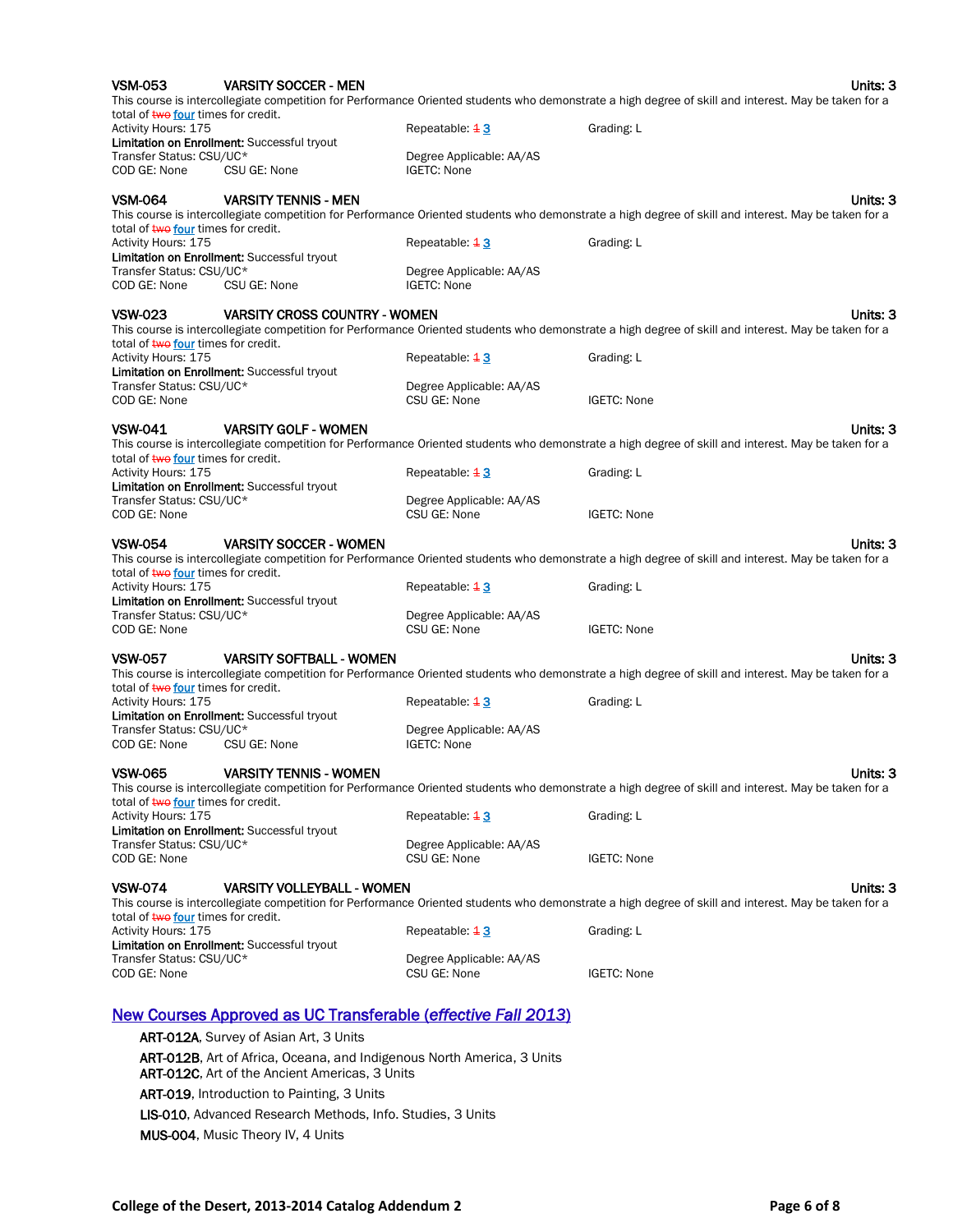## Courses Affected by Regulatory Changes on Course Repetition

#### Limitation on Enrollment by Courses Related in Content

Title 5 § 55040 (c) The policies and procedures adopted by the governing board of each community college district pursuant to subdivision (a) may not permit student enrollment in active participatory courses, as defined in section 55000, in physical education, visual arts or performing arts that are related in content, *more than four times* for semester courses. This limitation applies even if a student receives a substandard grade or "W" during one or more of the enrollments in such a course or petitions for repetition due to extenuating circumstances as provided in section 55045. The following groups of courses related in content were approved by the Curriculum Committee:

| <b>Related in Content</b>                 | <b>Courses</b>                                                     |
|-------------------------------------------|--------------------------------------------------------------------|
|                                           | ART-007A, Beginning Ceramics                                       |
| <b>CERAMICS</b>                           | ART-007B, Intermediate Ceramics                                    |
|                                           | ART-007C, Advanced Ceramics                                        |
|                                           | ART-003A, Basic Design & Color                                     |
|                                           | ART-004, Three-Dimensional Design                                  |
| <b>DESIGN &amp; COLOR</b>                 | ART-006A, Intermediate Design & Color                              |
|                                           | ART-006B, Advanced Design & Color                                  |
|                                           | ART-001A, Beginning Drawing & Composition                          |
|                                           | ART-001B, Intermediate Drawing & Composition                       |
| <b>DRAWING</b>                            | ART-001C, Advanced Drawing & Composition                           |
|                                           | ART-005A, Beginning Figure Drawing                                 |
|                                           | ART-005B, Intermediate Figure Drawing                              |
|                                           | ART-005C, Advanced Figure Drawing                                  |
|                                           | ART-019, Introduction to Painting                                  |
|                                           | ART-021A, Beginning Watercolor Painting                            |
|                                           | ART-021B, Intermediate Watercolor Painting                         |
| <b>PAINTING</b>                           | ART-023A, Beginning Oil Painting                                   |
|                                           | ART-023B, Intermediate Oil Painting                                |
|                                           | ART-025A, Beginning Acrylic Painting                               |
|                                           | ART-025B, Intermediate Acrylic Painting                            |
|                                           | ART-030A, Beginning Black & White Photography                      |
| <b>PHOTOGRAPHY</b>                        | ART-030B, Intermediate Photography                                 |
|                                           | ART-031, Digital Photography                                       |
|                                           | ART-009A, Beginning Printmaking                                    |
|                                           | ART-009B, Intermediate Printmaking                                 |
| <b>PRINTMAKING</b>                        | ART-014A, Beginning Screen Printing                                |
|                                           | ART-014B, Intermediate Screen Printing                             |
|                                           | ART-011A, Beginning Sculpture                                      |
|                                           | ART-011B, Intermediate Sculpture                                   |
|                                           | ART-011C, Advanced Sculpture                                       |
| <b>SCULPTURE</b>                          | ART-020A, Beginning Ceramic Sculpture                              |
|                                           | ART-020B, Intermediate Ceramic Sculpture                           |
|                                           | ART-020C, Advanced Ceramic Sculpture                               |
|                                           | MUS-021A, Piano I                                                  |
| <b>PIANO</b>                              | MUS-021B, Piano II                                                 |
|                                           | MUS-021C, Piano III                                                |
|                                           | MUS-022A, Voice I                                                  |
| VOICE                                     | MUS-022B, Voice II                                                 |
|                                           | MUS-039A, Beginning Class Guitar                                   |
| <b>GUITAR</b>                             | MUS-039B, Intermediate Class Guitar                                |
|                                           | MUS-050A, Beginning Jazz/Rock Guitar                               |
|                                           | MUS-050B, Intermediate Jazz/Rock Guitar                            |
|                                           | MUS-078A, Digital Audio I                                          |
| <b>DIGITAL AUDIO</b>                      | MUS-078B, Digital Audio II                                         |
|                                           | MUS-078C, Digital Audio III                                        |
|                                           | MUS-084, Musical Theatre Performance (1 unit, Repeatable 3 time)   |
| <b>MUSICAL THEATRE</b><br>PERFORMANCE     | MUS-085, Musical Theatre Performance (2 units, Repeatable 3 times) |
|                                           | MUS-086, Musical Theatre Performance (3 units, Repeatable 3 times) |
|                                           | MUS-090, Musical Theatre Workshop (1 unit, Repeatable 3 times)     |
| <b>MUSICAL THEATRE</b><br><b>WORKSHOP</b> | MUS-091, Musical Theatre Workshop (2 units, Repeatable 3 times)    |
|                                           | MUS-092, Musical Theatre Workshop (3 units, Repeatable 3 times)    |